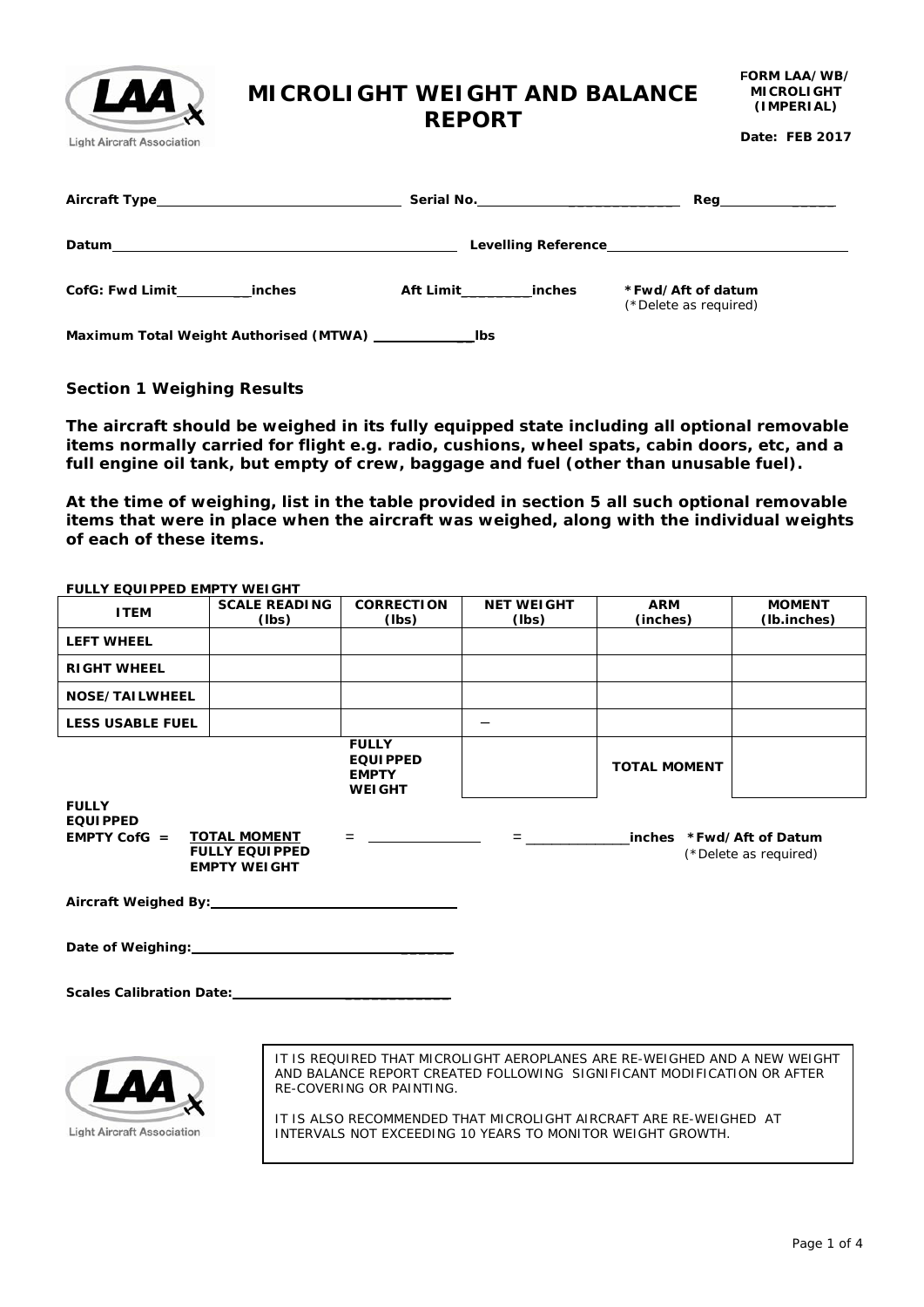#### **Section 2 Variable Load Items**

| <b>ITEM</b>                               | <b>QTY</b>      | <b>WEIGHT</b><br>(lbs) | <b>ARM</b><br>(inches) | <b>MOMENT</b><br>(Ib.inches) |
|-------------------------------------------|-----------------|------------------------|------------------------|------------------------------|
| <b>PILOT</b>                              | 1               |                        |                        |                              |
| <b>PASSENGER</b>                          |                 |                        |                        |                              |
| <b>PASSENGER</b>                          |                 |                        |                        |                              |
| <b>MAXIMUM FUEL -</b><br><b>MAIN TANK</b> | <b>IMP GALL</b> |                        |                        |                              |
| <b>MAXIMUM FUEL -</b><br>Aux. TANK(S)     | <b>IMP GALL</b> |                        |                        |                              |
| <b>MAXIMUM ALLOWED</b><br><b>BAGGAGE</b>  |                 |                        |                        |                              |
| <b>OTHER</b>                              |                 |                        |                        |                              |
| <b>OTHER</b>                              |                 |                        |                        |                              |

| Section 3 Weight and Balance<br><b>Changes in Service</b>                                                   | <b>FULLY</b><br><b>EQUIPPED</b><br><b>EMPTY</b><br>WEIGHT (lbs) | CG/ARM<br>(inches)                 | <b>MOMENT</b><br>(lb.inches) |
|-------------------------------------------------------------------------------------------------------------|-----------------------------------------------------------------|------------------------------------|------------------------------|
| DATA FROM LAST WEIGHING =                                                                                   |                                                                 |                                    |                              |
| <b>CHANGE DUE TO:</b>                                                                                       | $(\pm \text{ wt change})$                                       | (item CG position)                 |                              |
|                                                                                                             |                                                                 | $\boldsymbol{\mathsf{x}}$          | $=$                          |
| <b>CHANGE DUE TO:</b>                                                                                       | $(\pm \text{ wt change})$                                       | (item CG position)                 |                              |
|                                                                                                             |                                                                 | $\boldsymbol{\mathsf{x}}$          | $=$                          |
| <b>CHANGE DUE TO:</b>                                                                                       | $(\pm \text{ wt change})$                                       | (item CG position)                 |                              |
|                                                                                                             |                                                                 | X                                  | $=$                          |
| REVISED FULLY EQUIPPED EMPTY WEIGHT =                                                                       |                                                                 | <b>REVISED TOTAL</b><br>$MOMENT =$ |                              |
| <b>REVISED</b><br><b>REVISED TOTAL MOMENT</b><br>EMPTY CofG $=$ $=$<br><u> DEVIAED EULLY FAULDDED EMPTY</u> |                                                                 | inches *Fwd/Aft of Datum           |                              |

**REVISED FULLY EQUIPPED EMPTY WEIGHT**

(\*Delete as required)

#### **Section 4 Loading examples**

NOTE: Use this section to check whether pilot weights of between 121 and 189 Lbs, passenger weights of 0 to 189 Lbs, and 'worst case' choices of fuel and baggage weight can be accommodated without exceeding the aircraft's MTWA or loaded cg limits – or if not, how the pilot must limit these variable weight items to keep inside the permitted weight and cg envelope. See TL 3.16 Guidance on Weight and Balance and example sheets.

|                       |                      | <b>MOST FORWARD CofG LOADING</b> |               |               | <b>MOST REARWARD CofG LOADING</b> |               |
|-----------------------|----------------------|----------------------------------|---------------|---------------|-----------------------------------|---------------|
| <b>ITEM</b>           | <b>WEIGHT</b>        | <b>ARM</b>                       | <b>MOMENT</b> | <b>WEIGHT</b> | <b>ARM</b>                        | <b>MOMENT</b> |
|                       | (lbs)                | (inches)                         | (Ib.inches)   | (lbs)         | (inches)                          | (Ib.inches)   |
| <b>FULLY EQUIPPED</b> |                      |                                  |               |               |                                   |               |
| A/C EMPTY             |                      |                                  |               |               |                                   |               |
| <b>WEIGHT</b>         |                      |                                  |               |               |                                   |               |
| <b>PILOT</b>          |                      |                                  |               |               |                                   |               |
|                       |                      |                                  |               |               |                                   |               |
| <b>PASSENGER</b>      |                      |                                  |               |               |                                   |               |
| <b>BAGGAGE</b>        |                      |                                  |               |               |                                   |               |
| <b>OTHER</b>          |                      |                                  |               |               |                                   |               |
| <b>ZERO FUEL</b>      |                      |                                  |               |               |                                   |               |
| <b>TOTALS</b>         |                      |                                  |               |               |                                   |               |
| ZERO FUEL CG $=$      | $MOMENT =$           |                                  |               | $MOMENT =$    |                                   |               |
|                       | <b>WEIGHT</b>        |                                  |               | <b>WEIGHT</b> |                                   |               |
| <b>FUEL (TO GROSS</b> |                      |                                  |               |               |                                   |               |
| <b>WEIGHT MAX)</b>    |                      |                                  |               |               |                                   |               |
| <b>TOTALS</b>         |                      |                                  |               |               |                                   |               |
| $LOADED$ CofG $=$     | <b>MOMENT</b><br>$=$ |                                  |               | $MOMENT =$    |                                   |               |
|                       | <b>WEIGHT</b>        |                                  |               | <b>WEIGHT</b> |                                   |               |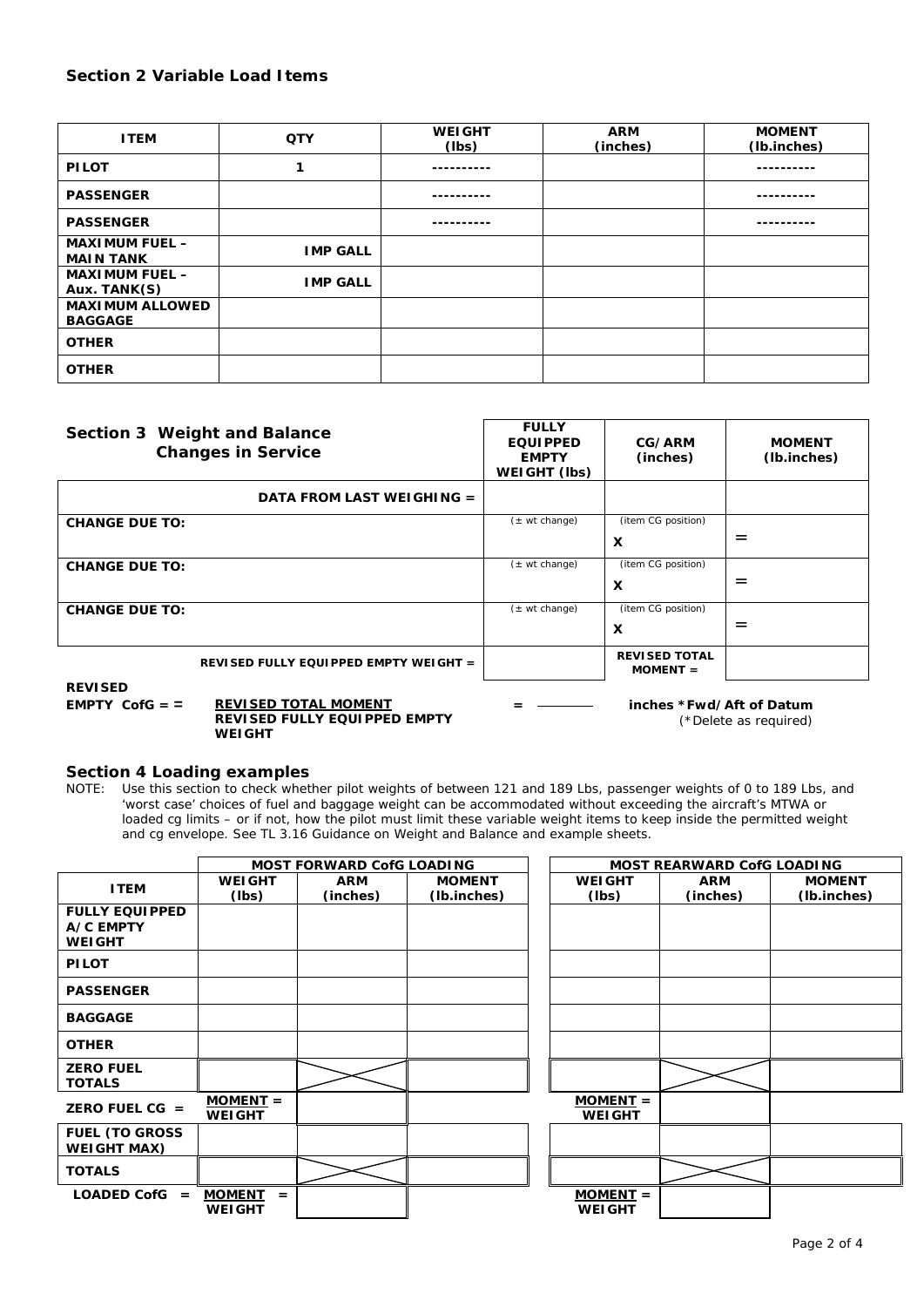## **Section 5 Calculation of Basic Empty Weight**

List below all optional equipment fitted at the time of weighing(For example Headsets, Cushions, Ballistic Parachute, Fire Extinguisher, First Aid Kit, etc.) Add up the weights of all these items and write down the total in the space below.

| <b>OPTIONAL ITEM</b> | <b>TYPE</b>                           | <b>WEIGHT Lbs</b> |
|----------------------|---------------------------------------|-------------------|
|                      |                                       |                   |
|                      |                                       |                   |
|                      |                                       |                   |
|                      |                                       |                   |
|                      |                                       |                   |
|                      |                                       |                   |
|                      |                                       |                   |
|                      |                                       |                   |
|                      |                                       |                   |
|                      |                                       |                   |
|                      |                                       |                   |
|                      |                                       |                   |
|                      |                                       |                   |
|                      | Total Weight of<br>optional equipment | Lbs               |

Basic Empty Weight = Fully Equipped Empty Weight – Total Weight of Optional Equipment

= \_\_\_\_\_\_\_\_\_ - \_\_\_\_\_\_\_\_ Lbs = \_\_\_\_\_\_\_\_ Lbs

### **Section 6 Maximum Permitted Basic Empty Weight**

For most common microlight types, the maximum permitted basic empty weight when fitted with the standard engine type(s) is listed in the TADS for the type. Where a TADS is not available this can be calculated as described in TL 3.16 'Guidance on Weight and Balance'.

Max Permitted Basic Empty Weight = \_\_\_\_\_\_\_\_\_ Lbs

Check that the Basic Empty Weight in Section 5 above is less than this Max Permitted Basic Empty Weight.

#### **Section 7 Data for Microlight Weight Placard –** see notes overleaf

See note #

| FULLY EQUIPPED EMPTY WEIGHT                                         | Lbs      |   |
|---------------------------------------------------------------------|----------|---|
| DATE OF WEIGHING                                                    |          |   |
| <b>MAXIMUM PERMITTED BASIC EMPTY WEIGHT</b>                         | Lbs      |   |
| <b>MAXIMUM PERMITTED TOTAL WEIGHT AUTHORISED</b>                    | Lbs      | 4 |
| MAXIMUM FUEL LOAD WITH TWO CREW OF 189 Lbs EACH                     |          | 5 |
| (ZERO BAGGAGE)                                                      | Imp Gall |   |
| MAXIMUM COMBINED CREW WEIGHT WITH FULL FUEL TANKS<br>(ZERO BAGGAGE) | Lbs      | 6 |